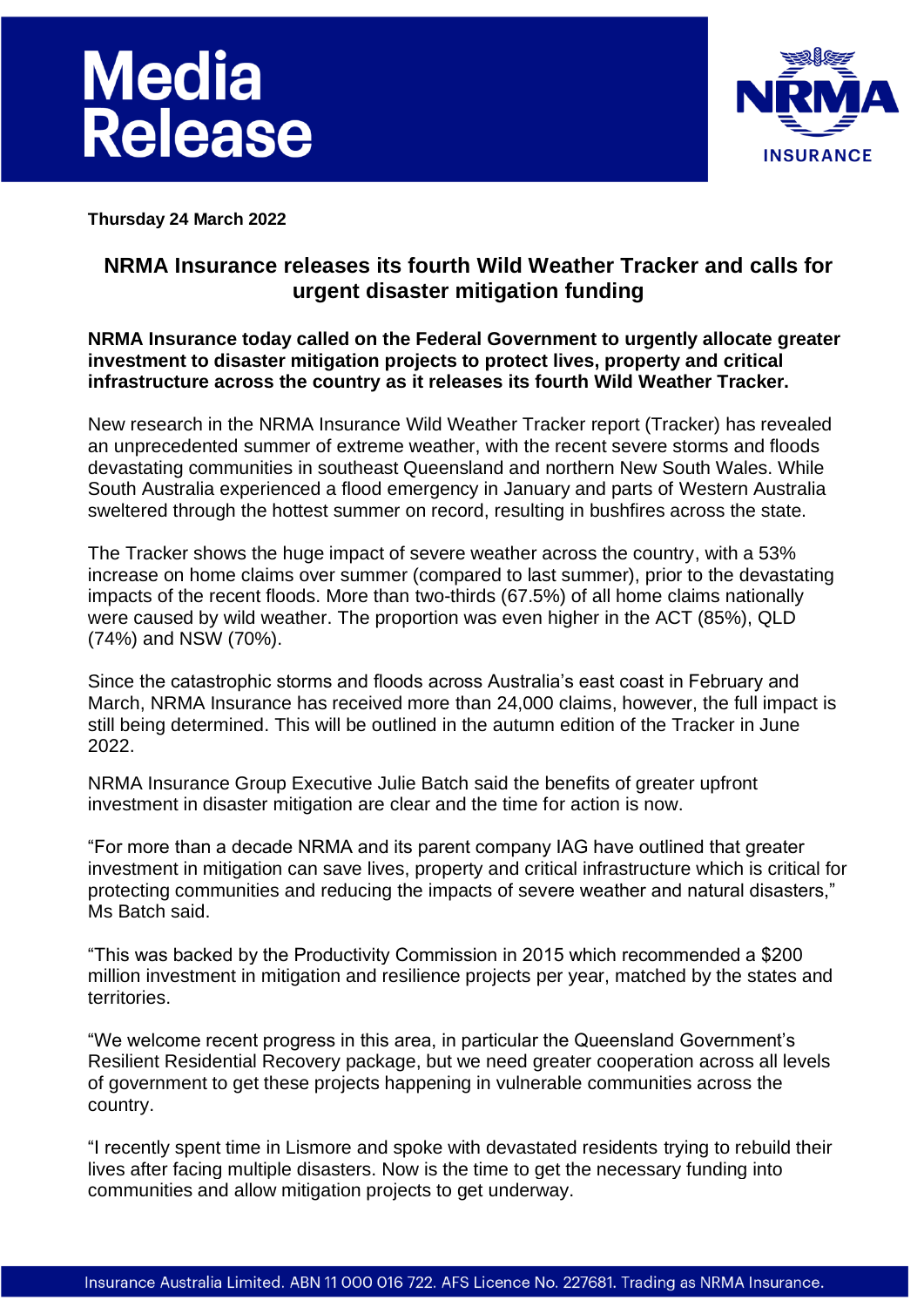# **Media<br>Release**



"Combining mitigation investments with improved land use planning and strengthening building codes will better protect communities while having flow on benefits such as making insurance more affordable."

## **Australians increasingly worried about the impact of wild weather and climate change**

The Tracker monitors severe weather claims in communities across NSW, QLD, the ACT and for the first time, has expanded to include SA and WA in the latest report. The Tracker is released after every season to highlight the impact of wild weather and to help encourage people to take regular steps to prepare and protect their homes, properties and vehicles.

New research in the Tracker reveals growing community concern about extreme weather with 72% of Australians worried that natural disasters are becoming more frequent and severe, while 78% of Australians believe climate change is making severe weather worse.

This sentiment is backed by the [Severe Weather in a Changing Climate](https://www.iag.com.au/sites/default/files/Documents/Climate%20action/Severe-weather-in-a-changing-climate-2nd-Edition.pdf) report which IAG's Natural Perils team developed with US-based NCAR. It found that extreme tropical cyclones, storms, hail, floods and bushfires are becoming more frequent in a warmer climate - and that communities in Australia are now experiencing this firsthand.

NRMA Insurance's Executive Manager Natural Perils Mark Leplastrier added: "We must take the opportunity to build back to better standards and consider the future risks of an area when planning or zoning; otherwise individuals, communities, businesses and governments are left more vulnerable to widespread destruction time and again.

"To better protect communities, we need everyone who brings expertise in understanding the impacts of severe weather events to be at the same table, sharing their data and insights.

"That means insurers, banks, governments, councils and builders who can provide input and clear information before people make important decisions like buying a house. Improving education around this will achieve fairer outcomes for these vulnerable communities."

With La Niña expected to linger longer than expected, heavier than usual rainfall and elevated flood risk is forecast for the start of autumn. Mr Leplastrier warns that it's important for people across the country to be vigilant against the threat of further wild weather.

# **Australians feel unprepared for wild weather and most don't have plans in place**

The NRMA Insurance research of over 3,500 Australians<sup>1</sup> (conducted in mid-February before the flood emergency) also found:

- 39% of Australians don't feel prepared to respond in the event of wild weather or a natural disaster.
- Only 38% think their local Federal MP is doing enough to protect their community from the impacts of climate change and severe weather.

 $1$  Online research of 3,522 people across NSW (1,005), QLD (1,005), the ACT (502), SA (505) and WA (505) – conducted by Pure Profile in February